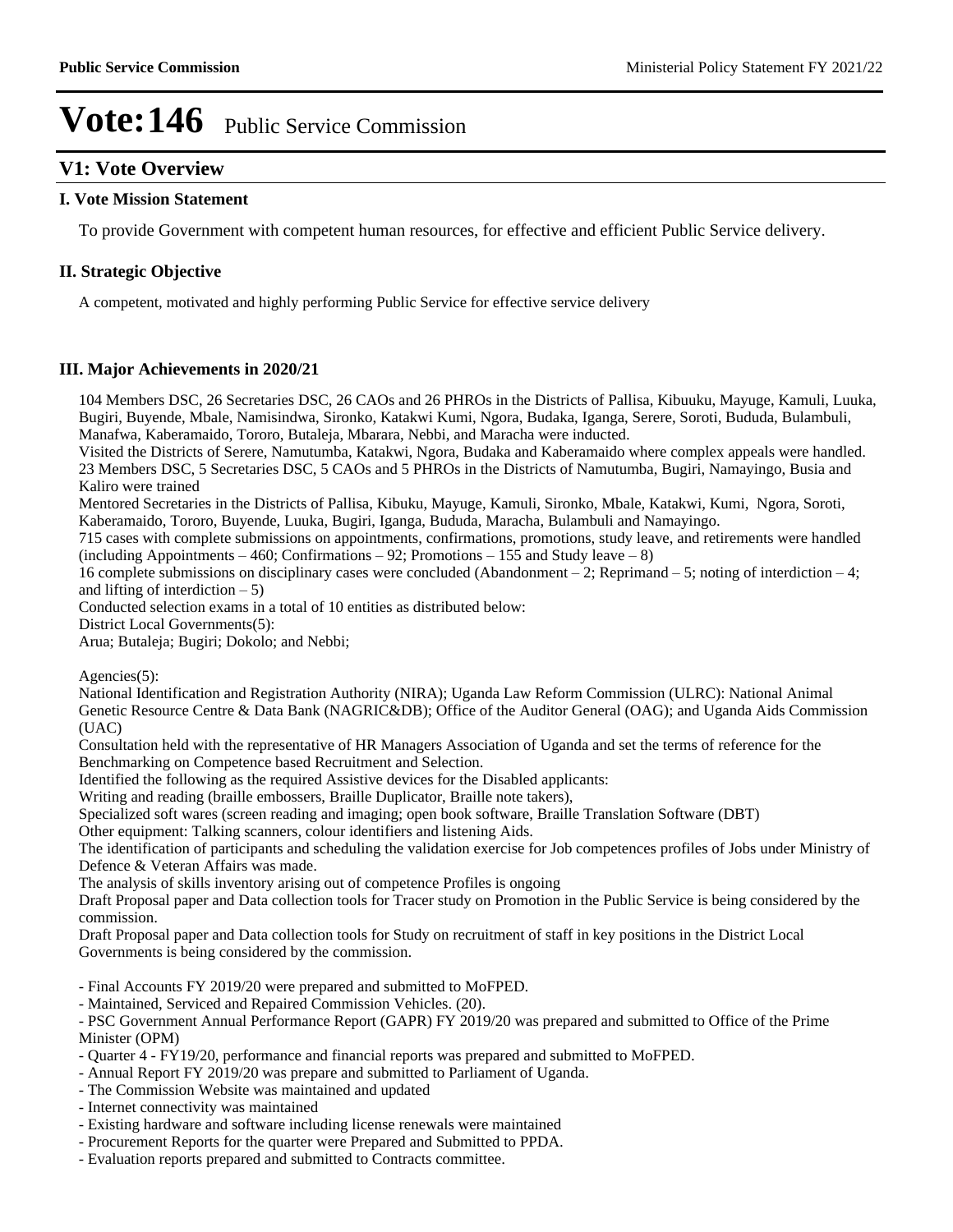- Procurement Plans for the quarter were Prepared and Submitted.
- Training of Contract Committee Members and User Departments was carried out.
- HIV Related activities were conducted
- Timely processing and payment of Salaries, Pensions and Gratuity for the months July, August and September 2020 was done
- staff welfare of was managed

#### **IV. Medium Term Plans**

Medium Term Plans

- i) Fully implement the E-recruitment System
- ii) Launch and operationalize the Electronic Database Management System (EDMS)
- iii) Fill the Public Service Commission staff structure
- iv) Acquire enough station wagon motor vehicles for Members of the Public Service Com-mission
- v) Acquire land and construct an office block for the Commission.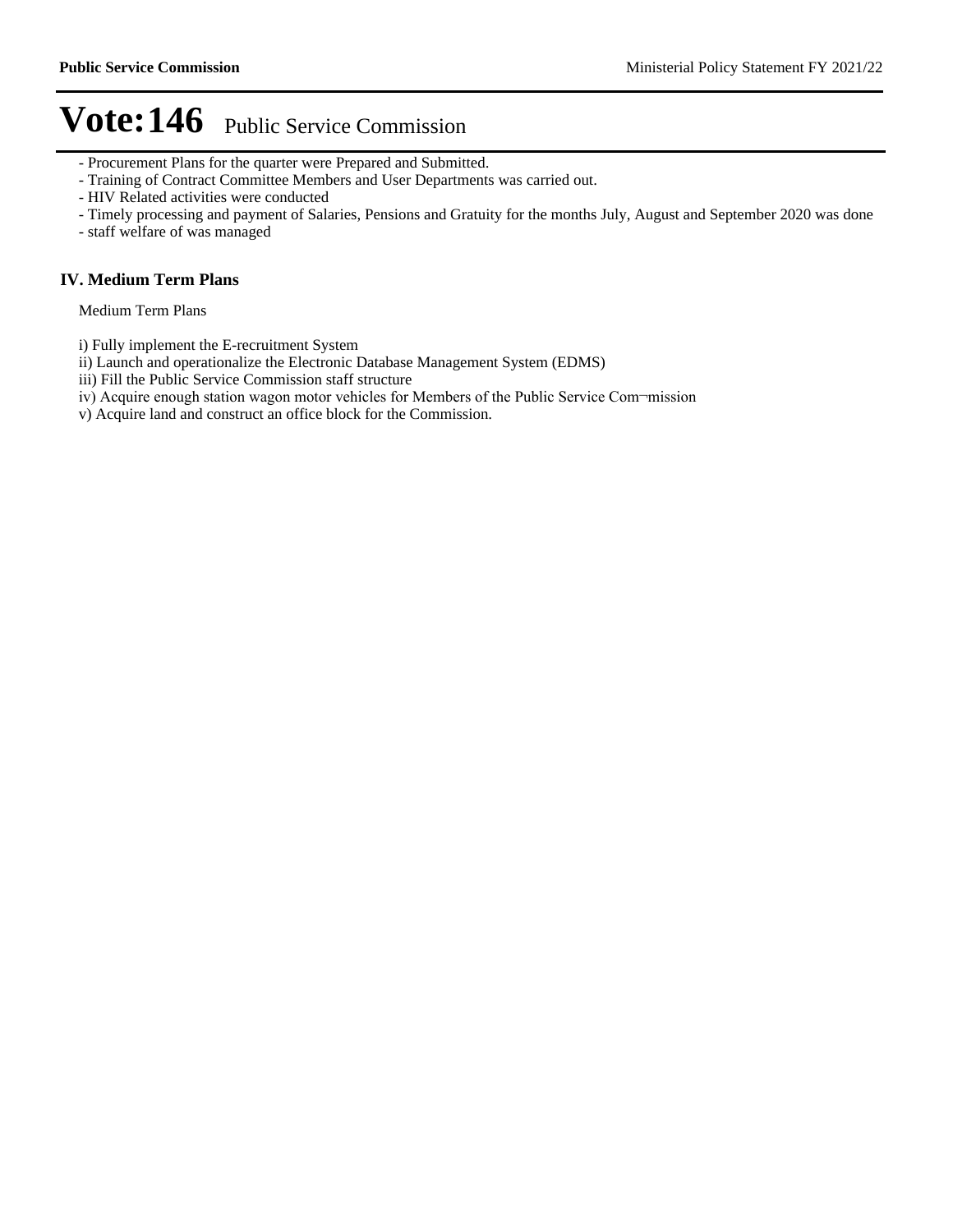## **V. Snapshot Of Medium Term Budget Allocations**

**Table 5.1: Overview of Vote Expenditures (UShs Billion)**

|                  |                                                      |                    |               | 2020/21                                   |         |         |         | <b>MTEF Budget Projections</b> |         |
|------------------|------------------------------------------------------|--------------------|---------------|-------------------------------------------|---------|---------|---------|--------------------------------|---------|
|                  |                                                      | 2019/20<br>Outturn | <b>Budget</b> | <b>Approved Expenditure</b><br>by End Dec | 2021/22 | 2022/23 | 2023/24 | 2024/25                        | 2025/26 |
| <b>Recurrent</b> | Wage                                                 | 3.496              | 3.274         | 1.730                                     | 3.274   | 3.437   | 3.437   | 3.437                          | 3.437   |
|                  | Non Wage                                             | 5.459              | 6.025         | 2.493                                     | 6.037   | 6.037   | 6.037   | 6.037                          | 6.037   |
| Devt.            | GoU                                                  | 0.082              | 0.184         | 0.098                                     | 1.184   | 1.184   | 1.184   | 1.184                          | 1.184   |
|                  | Ext. Fin.                                            | 0.000              | 0.000         | 0.000                                     | 0.000   | 0.000   | 0.000   | 0.000                          | 0.000   |
|                  | <b>GoU</b> Total                                     | 9.037              | 9.483         | 4.322                                     | 10.495  | 10.659  | 10.659  | 10.659                         | 10.659  |
|                  | <b>Total GoU+Ext Fin (MTEF)</b>                      | 9.037              | 9.483         | 4.322                                     | 10.495  | 10.659  | 10.659  | 10.659                         | 10.659  |
|                  | <b>Arrears</b>                                       | 0.501              | 0.000         | 0.000                                     | 0.000   | 0.000   | 0.000   | 0.000                          | 0.000   |
|                  | <b>Total Budget</b>                                  | 9.538              | 9.483         | 4.322                                     | 10.495  | 10.659  | 10.659  | 10.659                         | 10.659  |
|                  | <b>A.I.A Total</b>                                   | N/A                | N/A           | N/A                                       | N/A     | N/A     | N/A     | N/A                            | N/A     |
|                  | <b>Grand Total</b>                                   | 9.538              | 9.483         | 4.322                                     | 10.495  | 10.659  | 10.659  | 10.659                         | 10.659  |
|                  | <b>Total Vote Budget</b><br><b>Excluding Arrears</b> | 9.037              | 9.483         | 4.322                                     | 10.495  | 10.659  | 10.659  | 10.659                         | 10.659  |

#### **Table 5.2: Budget Allocation by Programme (UShs Billion)**

|                                 | 2021/22 Draft Estimates |          |              |  |  |
|---------------------------------|-------------------------|----------|--------------|--|--|
| <b>Billion Uganda Shillings</b> | GoU                     | Ext. Fin | <b>Total</b> |  |  |
| Public Sector Transformation    | 10.495                  | 0.000    | 10.495       |  |  |
| <b>Grand Total:</b>             | 10.495                  | 0.000    | 10.495       |  |  |
| <b>Total excluding Arrears</b>  | 10.495                  | 0.000    | 10.495       |  |  |

### **VI. Budget By Economic Clasification**

**Table V6.1 2020/21 and 2021/22 Budget Allocations by Item**

|                                       |       | 2020/21 Approved Budget |            |              |       | 2021/22 Draft Estimates |              |
|---------------------------------------|-------|-------------------------|------------|--------------|-------|-------------------------|--------------|
| Billion Uganda Shillings              | GoU   | Ext. Fin                | <b>AIA</b> | <b>Total</b> | GoU   | Ext. Fin                | <b>Total</b> |
| <b>Output Class: Outputs Provided</b> | 9.288 | 0.000                   | 0.000      | 9.288        | 9.301 | 0.000                   | 9.301        |
| 211 Wages and Salaries                | 3.584 | 0.000                   | 0.000      | 3.584        | 3.584 | 0.000                   | 3.584        |
| 212 Social Contributions              | 0.236 | 0.000                   | 0.000      | 0.236        | 0.237 | 0.000                   | 0.237        |
| 213 Other Employee Costs              | 1.043 | 0.000                   | 0.000      | 1.043        | 1.055 | 0.000                   | 1.055        |
| 221 General Expenses                  | 2.155 | 0.000                   | 0.000      | 2.155        | 2.205 | 0.000                   | 2.205        |
| 222 Communications                    | 0.080 | 0.000                   | 0.000      | 0.080        | 0.080 | 0.000                   | 0.080        |
| 223 Utility and Property Expenses     | 0.237 | 0.000                   | 0.000      | 0.237        | 0.237 | 0.000                   | 0.237        |
| 224 Supplies and Services             | 0.060 | 0.000                   | 0.000      | 0.060        | 0.060 | 0.000                   | 0.060        |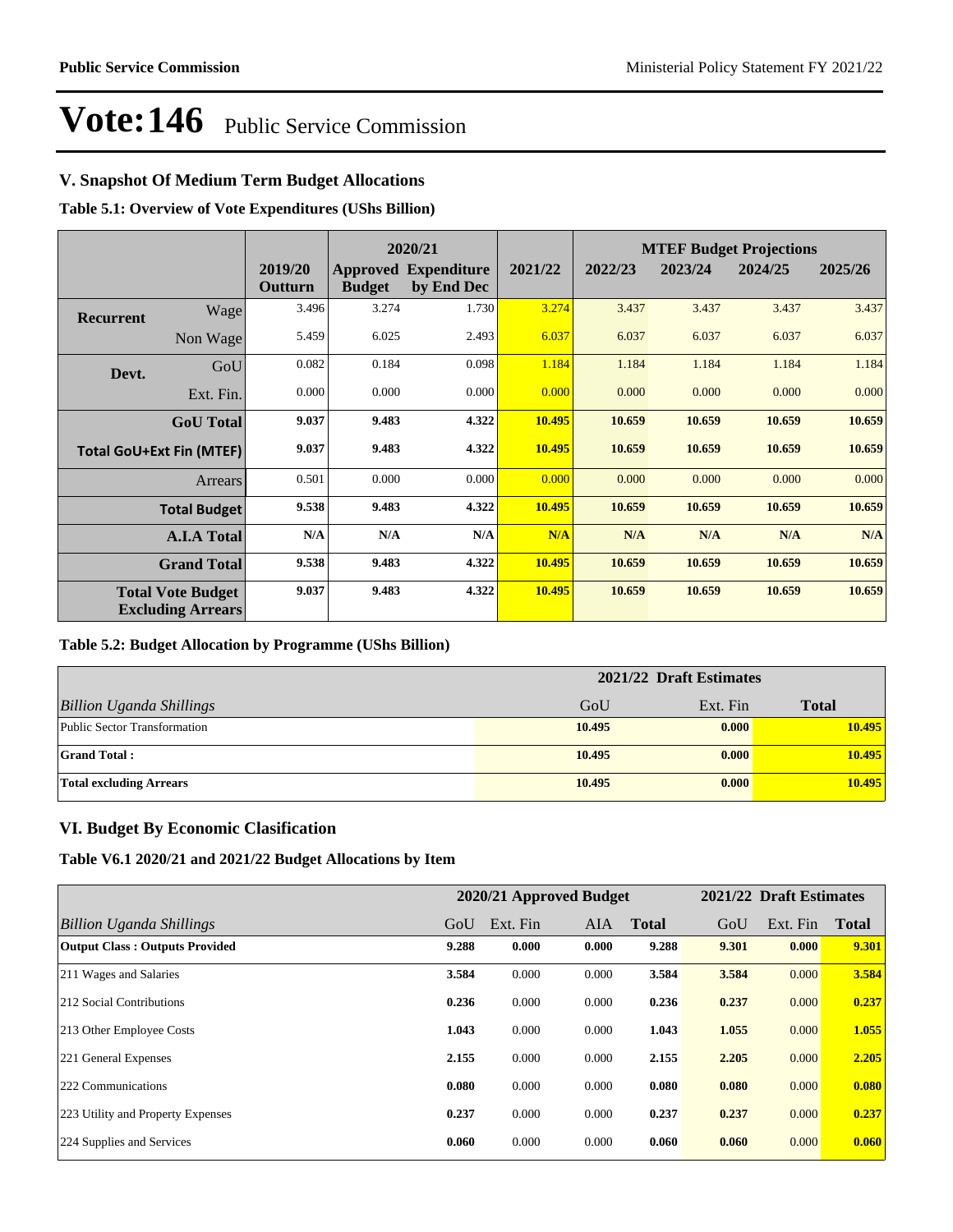| 225 Professional Services              | 0.010 | 0.000 | 0.000 | 0.010 | 0.010  | 0.000 | 0.010  |
|----------------------------------------|-------|-------|-------|-------|--------|-------|--------|
| 227 Travel and Transport               | 1.278 | 0.000 | 0.000 | 1.278 | 1.228  | 0.000 | 1.228  |
| 228 Maintenance                        | 0.604 | 0.000 | 0.000 | 0.604 | 0.604  | 0.000 | 0.604  |
| <b>Output Class: Outputs Funded</b>    | 0.010 | 0.000 | 0.000 | 0.010 | 0.010  | 0.000 | 0.010  |
| 262 To international organisations     | 0.010 | 0.000 | 0.000 | 0.010 | 0.010  | 0.000 | 0.010  |
| <b>Output Class: Capital Purchases</b> | 0.184 | 0.000 | 0.000 | 0.184 | 1.184  | 0.000 | 1.184  |
| 312 FIXED ASSETS                       | 0.184 | 0.000 | 0.000 | 0.184 | 1.184  | 0.000 | 1.184  |
| <b>Grand Total:</b>                    | 9.483 | 0.000 | 0.000 | 9.483 | 10.495 | 0.000 | 10.495 |
| <b>Total excluding Arrears</b>         | 9.483 | 0.000 | 0.000 | 9.483 | 10.495 | 0.000 | 10.495 |

## VII. Budget By Sub-Subprogramme, Department And Project

**Table V7.1: Past Expenditure Outturns and Medium Term Projections by Sub-SubProgramme,Department and Project**

| Billion Uganda shillings                              |                              | FY 2020/21                |                                   |                                             | <b>Medium Term Projections</b> |         |         |         |
|-------------------------------------------------------|------------------------------|---------------------------|-----------------------------------|---------------------------------------------|--------------------------------|---------|---------|---------|
|                                                       | <b>FY 2019/20</b><br>Outturn | Approved<br><b>Budget</b> | <b>Spent By</b><br><b>End Dec</b> | 2021-22<br><b>Proposed</b><br><b>Budget</b> | 2022-23                        | 2023-24 | 2024-25 | 2025-26 |
| <b>52 Public Service Selection and</b><br>Recruitment | 9.538                        | 9.483                     | 4.322                             | 10.495                                      | 10.659                         | 10.659  | 10.659  | 10.659  |
| 01 Headquarters (Finance and<br>Administration)       | 7.352                        | 6.804                     | 3.047                             | 6.817                                       | 6.980                          | 6.980   | 6.980   | 6.980   |
| 02 Selection Systems Department (SSD)                 | 0.497                        | 0.617                     | 0.254                             | 0.617                                       | 0.617                          | 0.617   | 0.617   | 0.617   |
| 03 Guidance and Monitoring                            | 1.562                        | 1.826                     | 0.908                             | 1.826                                       | 1.826                          | 1.826   | 1.826   | 1.826   |
| 0388 Public Service Commission                        | 0.082                        | 0.000                     | 0.000                             | 0.000                                       | 0.000                          | 0.000   | 0.000   | 0.000   |
| 04 Internal Audit Department                          | 0.045                        | 0.051                     | 0.015                             | 0.051                                       | 0.051                          | 0.051   | 0.051   | 0.051   |
| 1674 Retooling of Public Service<br>Commission        | 0.000                        | 0.184                     | 0.098                             | 1.184                                       | 1.184                          | 1.184   | 1.184   | 1.184   |
| <b>Total for the Vote</b>                             | 9.538                        | 9.483                     | 4.322                             | 10.495                                      | 10.659                         | 10.659  | 10.659  | 10.659  |
| <b>Total Excluding Arrears</b>                        | 9.037                        | 9.483                     | 4.322                             | 10.495                                      | 10.659                         | 10.659  | 10.659  | 10.659  |

## **VIII. Sub-SubProgramme Performance and Medium Term Plans**

**Table V8.1: Sub-SubProgramme Outcome and Outcome Indicators** 

|                                                                                               | <b>Sub-SubProgramme:</b> 52 Public Service Selection and Recruitment                                         |  |  |         |         |         |
|-----------------------------------------------------------------------------------------------|--------------------------------------------------------------------------------------------------------------|--|--|---------|---------|---------|
| Objective :                                                                                   | To provide government with competent human resources for effective and efficient public service<br>delivery. |  |  |         |         |         |
| <b>Responsible Officer:</b>                                                                   | Dr. John Geoffrey Mbabazi.                                                                                   |  |  |         |         |         |
| Outcome:                                                                                      | An efficient and transparent public service recruitment process                                              |  |  |         |         |         |
| 1. Improved institutional and human resource management at central and local government level |                                                                                                              |  |  |         |         |         |
|                                                                                               | <b>Performance Targets</b>                                                                                   |  |  |         |         |         |
|                                                                                               | <b>Outcome Indicators</b>                                                                                    |  |  | 2021/22 | 2022/23 | 2023/24 |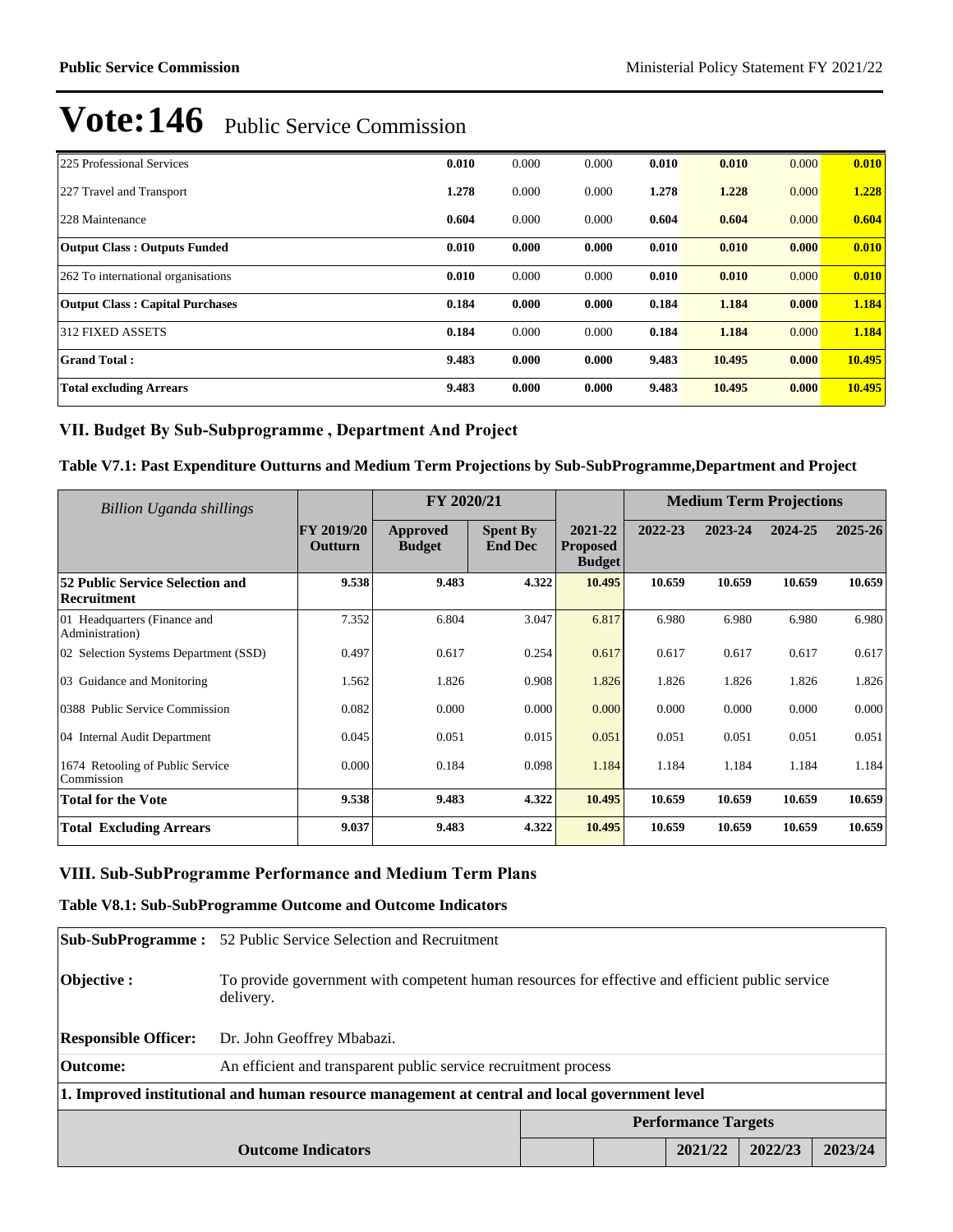|                                                                        | <b>Baseline</b> | <b>Base year</b> | <b>Target</b>            | Projection | Projection |
|------------------------------------------------------------------------|-----------------|------------------|--------------------------|------------|------------|
| • Percentage of staff recruited against the declared posts             | 90%             | 2019             | 92%                      | 95%        | 98%        |
| <b>Department: 01 Headquarters (Finance and Administration)</b>        |                 |                  |                          |            |            |
| <b>Budget Output: 04 Administrative Support Services</b>               |                 |                  |                          |            |            |
| No of Internal Audit Reports produced                                  |                 |                  | $\overline{\mathcal{A}}$ |            |            |
| Level of Services Rendered                                             |                 |                  | 100%                     |            |            |
| <b>Budget Output: 19 Human Resource Management Services</b>            |                 |                  |                          |            |            |
| <b>Staffing Levels</b>                                                 |                 |                  | 95%                      |            |            |
| No of Trainings conducted                                              |                 |                  |                          |            |            |
| <b>Department: 02 Selection Systems Department (SSD)</b>               |                 |                  |                          |            |            |
| <b>Budget Output: 02 Selection Systems Development</b>                 |                 |                  |                          |            |            |
| Number of Competence tests developed and administered by posts         |                 |                  | 60                       |            |            |
| <b>Department: 03 Guidance and Monitoring</b>                          |                 |                  |                          |            |            |
| <b>Budget Output: 05 DSC Capacity Building</b>                         |                 |                  |                          |            |            |
| Number of DSC Members Inducted.                                        |                 |                  | 250                      |            |            |
| Number of DSC Secretaries Mentored                                     |                 |                  | 90                       |            |            |
| <b>Budget Output: 06 Recruitment Services</b>                          |                 |                  |                          |            |            |
| Number of advisory notes prepared for and tendered to HE the President |                 |                  | <b>120</b>               |            |            |
| Number of personnel appointed by gender and region, age and PWDs       |                 |                  | 4,100                    |            |            |
| Number of disciplinary cases handled at Central Government             |                 |                  | <b>100</b>               |            |            |

## **IX. Major Capital Investments And Changes In Resource Allocation**

#### **Table 9.1: Major Capital Investment (Capital Purchases outputs over 0.5Billion)**

| FY 2020/21                                                                       | <b>FY 2021/22</b>                                  |                                                 |  |  |  |  |  |
|----------------------------------------------------------------------------------|----------------------------------------------------|-------------------------------------------------|--|--|--|--|--|
| <b>Appr. Budget and Planned Outputs</b>                                          | <b>Expenditures and Achievements by</b><br>end Dec |                                                 |  |  |  |  |  |
| <b>Vote 146 Public Service Commission</b>                                        |                                                    |                                                 |  |  |  |  |  |
| Sub-SubProgramme: 13 52 Public Service Selection and Recruitment                 |                                                    |                                                 |  |  |  |  |  |
| Development Project : 1674 Retooling of Public Service Commission                |                                                    |                                                 |  |  |  |  |  |
| Budget Output: 13 52 75 Purchase of Motor Vehicles and Other Transport Equipment |                                                    |                                                 |  |  |  |  |  |
|                                                                                  |                                                    | <b>Replenishing of Commission Vehicle fleet</b> |  |  |  |  |  |
| <b>Total Output Cost(Ushs Thousand)</b><br>0                                     | 0                                                  | 1,000,000                                       |  |  |  |  |  |
| Gou Dev't:<br>$\theta$                                                           | $\Omega$                                           | 1,000,000                                       |  |  |  |  |  |
| Ext Fin:<br>$\theta$                                                             | $\Omega$                                           |                                                 |  |  |  |  |  |
| $\mathbf{0}$<br>A.I.A:                                                           | $\Omega$                                           |                                                 |  |  |  |  |  |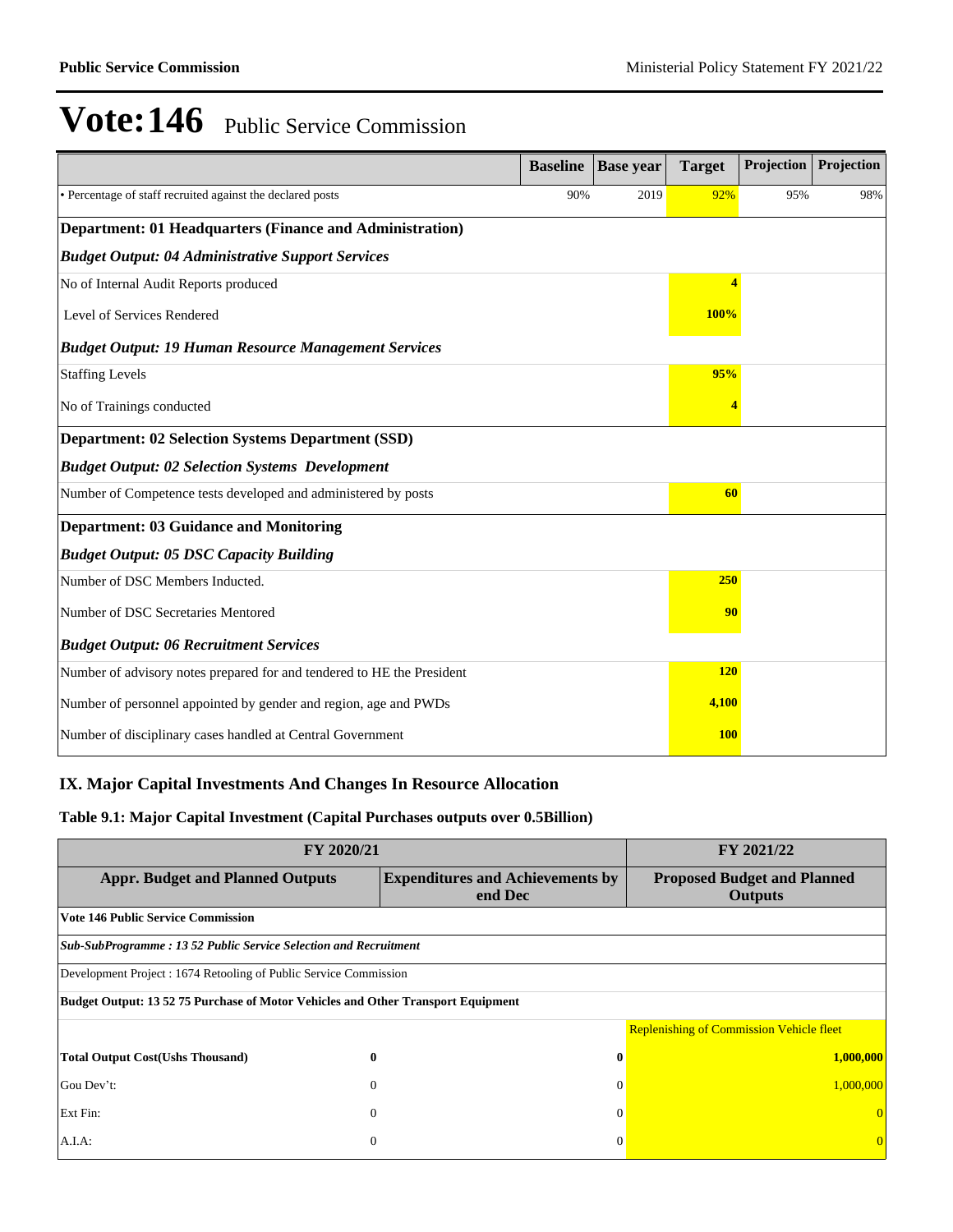## **X. Vote Challenges and Plans To Improve Performance**

#### **Vote Challenges**

i. Restrictions on number of staff at work

ii. Budget cuts as a result of the COVID-19 pandemic Outbreak and lockdown

iii. Inadequate transport equipment

iv. The increasing health risk arising out of the COVID-19 pandemic, and others in the future

v. Multiple requests from same entity in the same Financial Year. Some DSCs request for PSC support to administer selections Examinations more than once within the same financial year. This limits the overall number of DSCs that can benefit from the PSC support.

vi. irregular short listing of applicants. ln Some DSCs, candidates presented for examinations are over qualified for the positions for which they are shortlisted. For instance, applicants with degrees are short listed for the lower post of Parish Chief or/and Community Development Officer. This presents unfair competition among the applicants for the lower position.

vii. inadequate space or venues for conducting exams. In some of the DSCs, there are limited facilities where selection tests can be handled. This compromises the time taken in handling the exercise.

viii. Few staff in the SSD. The Selection Systems Department continues to have few officers against increased demand for its services due to increased number of DSCs and other Agencies of Government Few staff in the SSD. The Selection Systems Department continues to have few officers against increased demand for its services due to increased number of DSCs and other Agencies of Government

ix. Developing of Job competence profiles is too demanding on clients' time. The process is laborious and demands more time (outside the office environment) from the officers to complete the process.

#### **Plans to improve Vote Performance**

i. The Commission should be enabled to procure facilities to support working online by staff and Members

ii. The funds should be reinstated to the budget

iii. MoFPED should provide funds to procure new vehicles and maintain aging fleet.

iv. MoFPED needs to increase the medical budget to facilitate testing, sanitization, and improved general good health of the Members and staff to withstand these health challenges.

v. PSC to issues guidelines to the DSCs on how to request for selections tests. The DSCs shall be advised to prepare comprehensive submissions covering all the district competence tests needs.

vi. Strength the short listing of applicants by DSCs through amending the wording of the Job Descriptions and Persons specification for the different jobs by deleting the word "minimum" from the requirement.

vii. Advise DSCs to properly plan for use of facilities in nearby government institutions e.g., schools

viii. The PSC has revised the structure of SSD to accommodate more staff.

ix. Provide for extended period for developing of job competence profiles. There is need for provision of adequate resources to this deliverable, PSC will seek budget enhancement to address this need

#### **XI Off Budget Support**